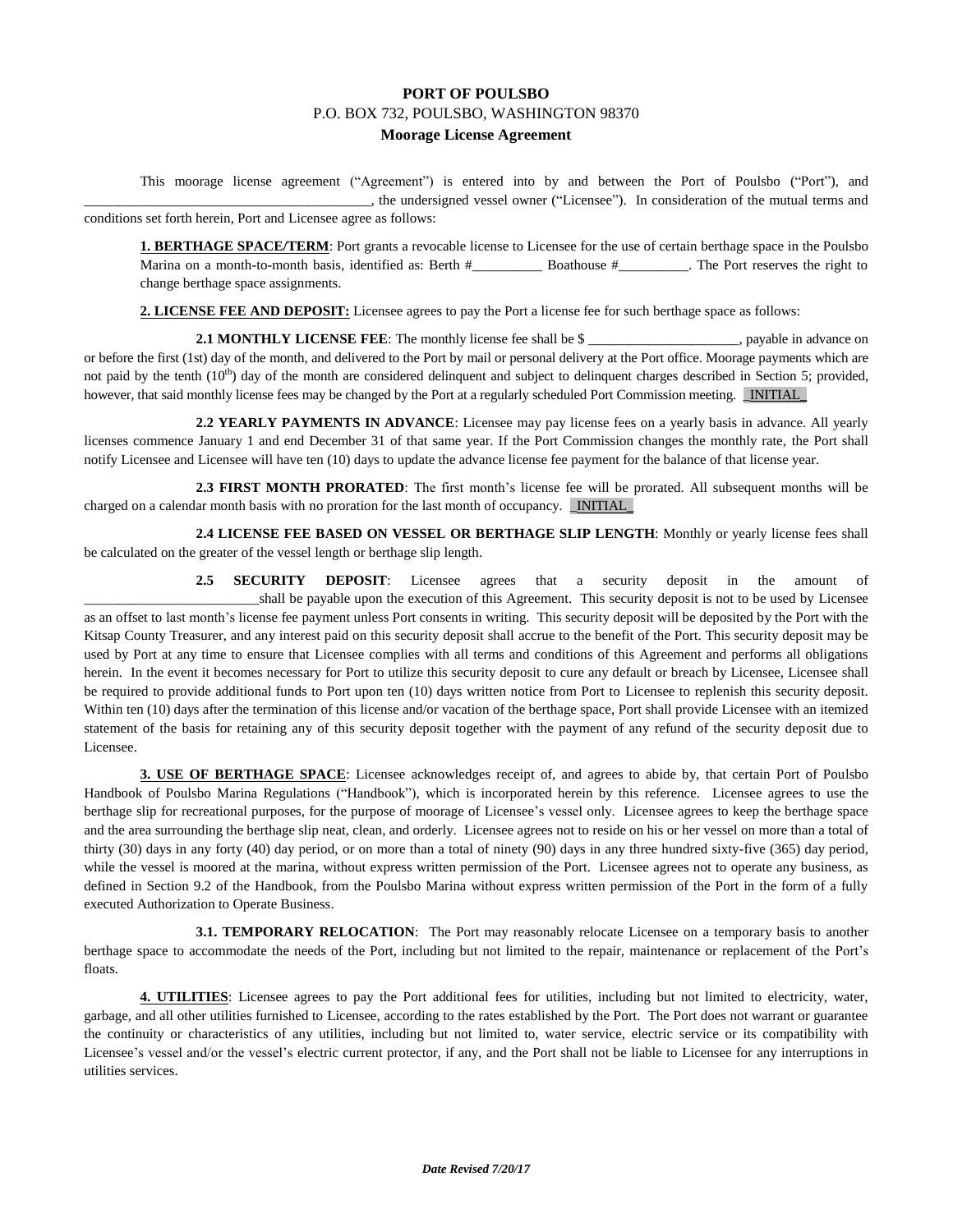## **5. LATE FEES, DELINQUENT ACCOUNTS AND TERMINATION**:

**5.1. LATE FEES:** A service charge of ten percent (10%) of the balance owing on Licensee's account or \$20.00 per month, whichever is greater, will be charged as additional fees on all accounts not paid by the tenth  $(10<sup>th</sup>)$  day of each month. **INITIAL** 

**5.2. DELINQUENT ACCOUNTS:** Any account which is thirty (30) days past due shall be considered delinquent, and assessed a processing fee as an additional fee in addition to the monthly service charge. The processing fee shall be \$100.00 for the first  $(1<sup>st</sup>)$  occurrence, and \$200.00 for the second  $(2<sup>nd</sup>)$  occurrence. **INITIAL** 

**5.3. TERMINATION:** In the event Licensees become delinquent two (2) times within three (3) years, the Port may immediately terminate this Agreement in its sole and absolute discretion. In the event Licensees that have been granted live-aboard privileges become sixty (60) days delinquent on their account, the Port may terminate this *Moorage License Agreement* in its sole and absolute discretion. Any material breach of this Agreement or the Rules and Regulations in the Handbook, shall result in immediate termination of this Agreement. **INITIAL** 

**5.4. RCW 53.08.320**: Without limiting the rights of the Port set forth above, the Port may avail itself of the rights and remedies set forth in RCW 53.08.320 as set forth in paragraph 12 below.

**6. RISK OF LOSS/INSURANCE**: It is mutually agreed that Port is not a bailee, does not accept Licensee's vessel for storage, and shall not be liable in any manner for any effects of electrolytic action, the safekeeping or condition of Licensee's vessel or for its tackle, gear, equipment or other personal property either upon the vessel or upon the Port premises. All of Licensee's property at the berthage space and/or Poulsbo Marina shall be at the risk of Licensee. Port shall not be held liable and Licensee hereby waives all claims and recourse against Port, including right to contribution, for any loss, claim, theft, injury or damage to any person or property on or about the berthage space and/or Poulsbo Marina from any cause whatsoever, including latent defects. Only licensed, bonded and insured contractors may perform work on Port property, including contractors working on Licensee's vessel, and Licensee shall indemnify, hold harmless and defend Port and its officers, representatives, agents, employees, and insurance companies against any and all claims arising in any way from Licensee's use of Port premises. During the term of this Agreement, Licensee agrees to obtain and maintain in effect a marine insurance policy that includes, at a minimum, general, legal, and pollution liability coverage, as required by RCW 53.08.480. The insurance policy shall be in the minimum amount of \$300,000.00 and shall name Port as an additional insured under the policy. Licensee shall provide Port with a certificate of insurance evidencing Licensee's compliance with these insurance requirements immediately upon execution of this Agreement. As an alternative, Licensee may provide to the Port a surety bond or cash deposit in the amount of no less than \$300,000.00.

**7. CONDITION OF BERTHAGE SPACE AND VESSEL**: Licensee has inspected the assigned berthage space and is satisfied that it is adequate for the safe mooring of Licensee's vessel. Licensee will keep the assigned berthage space neat, clean and orderly, and will at all times preserve the space in as good condition and repair as it is, reasonable wear and tear excepted. Licensee shall comply with all applicable federal and state laws and with the Regulations in the Handbook as they may be from time to time amended. Licensee will insure that Licensee's vessel is safely moored with adequate equipment for weather conditions, and will insure that all flammable substances are safely contained. In the event that Port incurs costs to remedy damages and/or prevent further damages to the Port or the Poulsbo Marina, caused by Licensee and/or Licensee's vessel, the Port may provide Licensee with a bill for such costs, which shall be payable immediately as additional fees, and Licensee's failure to pay such costs will constitute a breach of this Agreement.

**7.1. VESSEL INSPECTIONS**: Vessels mooring in the Poulsbo Marina for a period longer than one (1) month will be subject to inspection. Inspections must be conducted within two (2) weeks of vessel arrival. Failure to complete the required inspection by the deadline will result in a \$50 penalty. For each week thereafter that the inspection goes uncompleted, a \$25 penalty will be assessed. If Licensee is a "No Show" for the scheduled inspection, a \$50 penalty will be assessed. **INITIAL** 

**7.2. UNSEAWORTHY VESSEL**: Without limiting the foregoing the Port may immediately terminate this Agreement if the Port determines that a vessel is not seaworthy. The term unseaworthy means either (i) a vessel that possesses a risk of sinking in the Poulsbo Marina or (ii) a vessel which is not capable of moving without assistance out of the marina (either under its own power or sail) into the waters surrounding the marina in a safe manner.

**8. EMERGENCY SERVICES/ACCESS**: Although Port shall have no obligation to maintain or monitor Licensee's vessel, if Port determines that Licensee's vessel is in peril, or has placed other vessels or persons at Poulsbo Marina in peril, the Port may elect to render aid and require reimbursement by Licensee for any costs incurred by the Port as additional fees. In the event that Licensee's vessel releases pollutants and/or sinks, Licensee shall be responsible for clean up and/or removal of the vessel and restoration of the berthage slip in compliance with all applicable laws and regulations immediately upon demand by Port. Licensee grants Port free access to Licensee's vessel for the purpose of compliance with this Agreement, reassignment of berthage space or emergency services; provided that, Port does not assume any responsibility for Licensee's vessel on the basis of the foregoing rights.

**9. TAXES, LICENSES AND DOCUMENTATION**: Licensee shall timely pay any leasehold, excise or other taxes relating to the berthage slip and/or Licensee's vessel and keep Licensee's vessel properly documented or registered as required by applicable law.